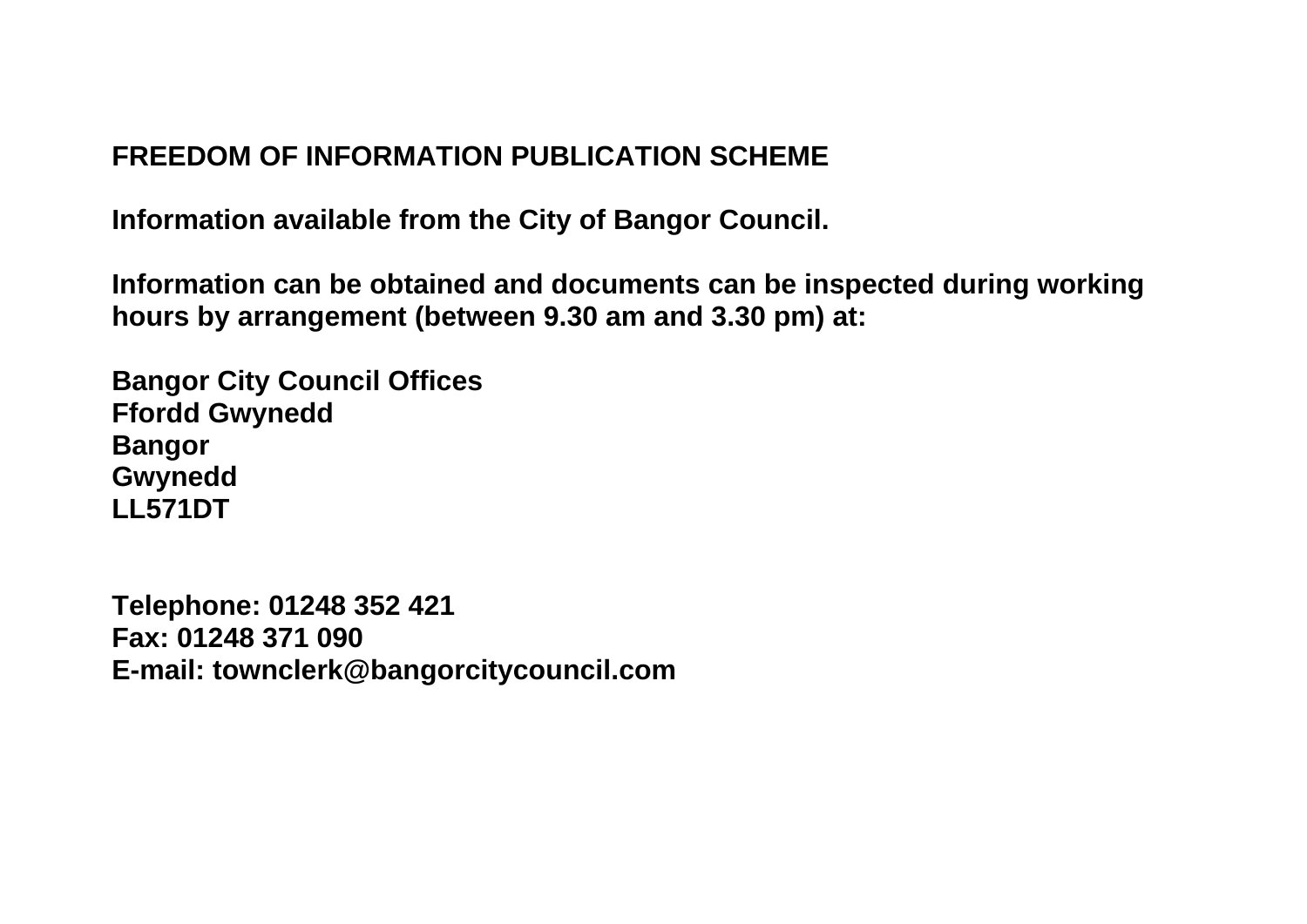| Information to be published                                                                                                        | How the information<br>can be obtained                                                   | <b>Cost</b>          |
|------------------------------------------------------------------------------------------------------------------------------------|------------------------------------------------------------------------------------------|----------------------|
| Class1 - Who we are and what we do                                                                                                 | (hard copy and e-mail)                                                                   |                      |
| Who's who on the Council and its Committees                                                                                        | E-mail<br>Hard Copy on request                                                           | Free                 |
| Contact details for Clerk and Council members (named contacts where possible<br>with telephone number and email address (if used)) | E-mail<br>Hard copy on request                                                           | Free                 |
| Location of main Council office                                                                                                    | <b>Ffordd Gwynedd</b><br>Bangor<br>Gwynedd<br><b>LL571DT</b>                             |                      |
| Class 2 - What we spend and how we spend it                                                                                        | (hard copy and/or e-mail;<br>some information may<br>only be available by<br>inspection) |                      |
| Annual accounts return form and report by auditor                                                                                  | Available to inspect<br>Hard copy on request                                             | £3.50<br>per<br>copy |
| <b>Finalised budget</b>                                                                                                            | Available to inspect                                                                     | Free                 |
| Precept                                                                                                                            | E-mail                                                                                   | Free                 |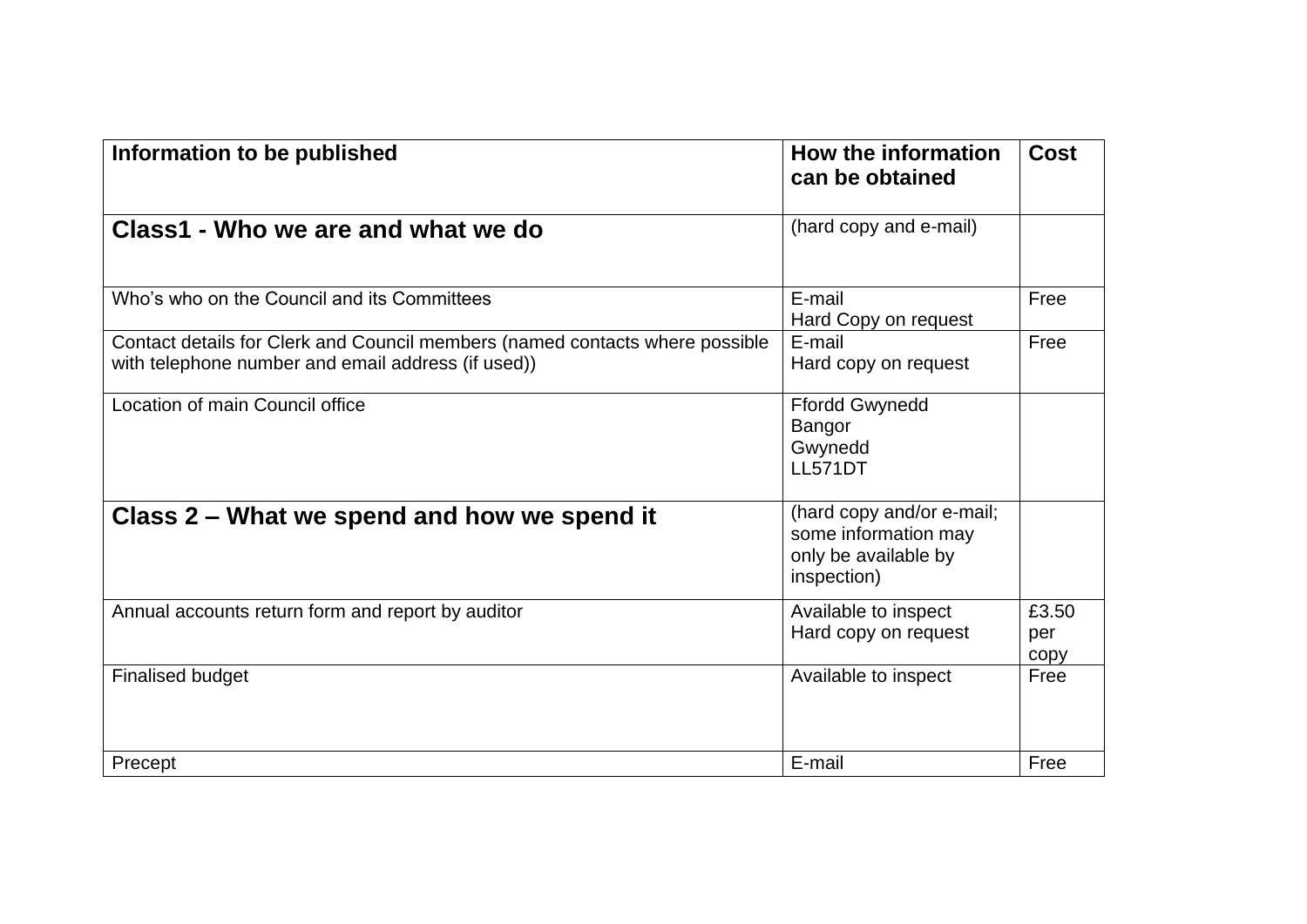|                                                                                                 | Hard copy on request                                                                  | 10p per<br>sheet         |
|-------------------------------------------------------------------------------------------------|---------------------------------------------------------------------------------------|--------------------------|
| Borrowing Approval letter                                                                       | n/a                                                                                   |                          |
| <b>Financial Regulations</b>                                                                    | E-mail<br>Hard copy on request                                                        | Free<br>10p per<br>sheet |
| Grants given and received                                                                       | Available to inspect                                                                  | Free                     |
| Members' allowances and expenses                                                                | Available to inspect                                                                  | Free                     |
| Class 3 – What our priorities are and how we are doing                                          | (hard copy and e-mail)                                                                |                          |
| Community Plan (current and previous year as a minimum)                                         | n/a                                                                                   |                          |
| Local charters drawn up in accordance with WAG, OVW & WLGA guidelines                           | n/a                                                                                   |                          |
| Class 4 – How we make decisions<br>Current and previous council year                            | (hard copy and e-mail;<br>some information may<br>only be available by<br>inspection) |                          |
| Timetable of meetings (Council, any committee/sub-committee meetings and<br>community meetings) | E-mail<br>Hard copy on request                                                        | Free                     |
| Agendas of meetings (as above)                                                                  | Electronic                                                                            | Free                     |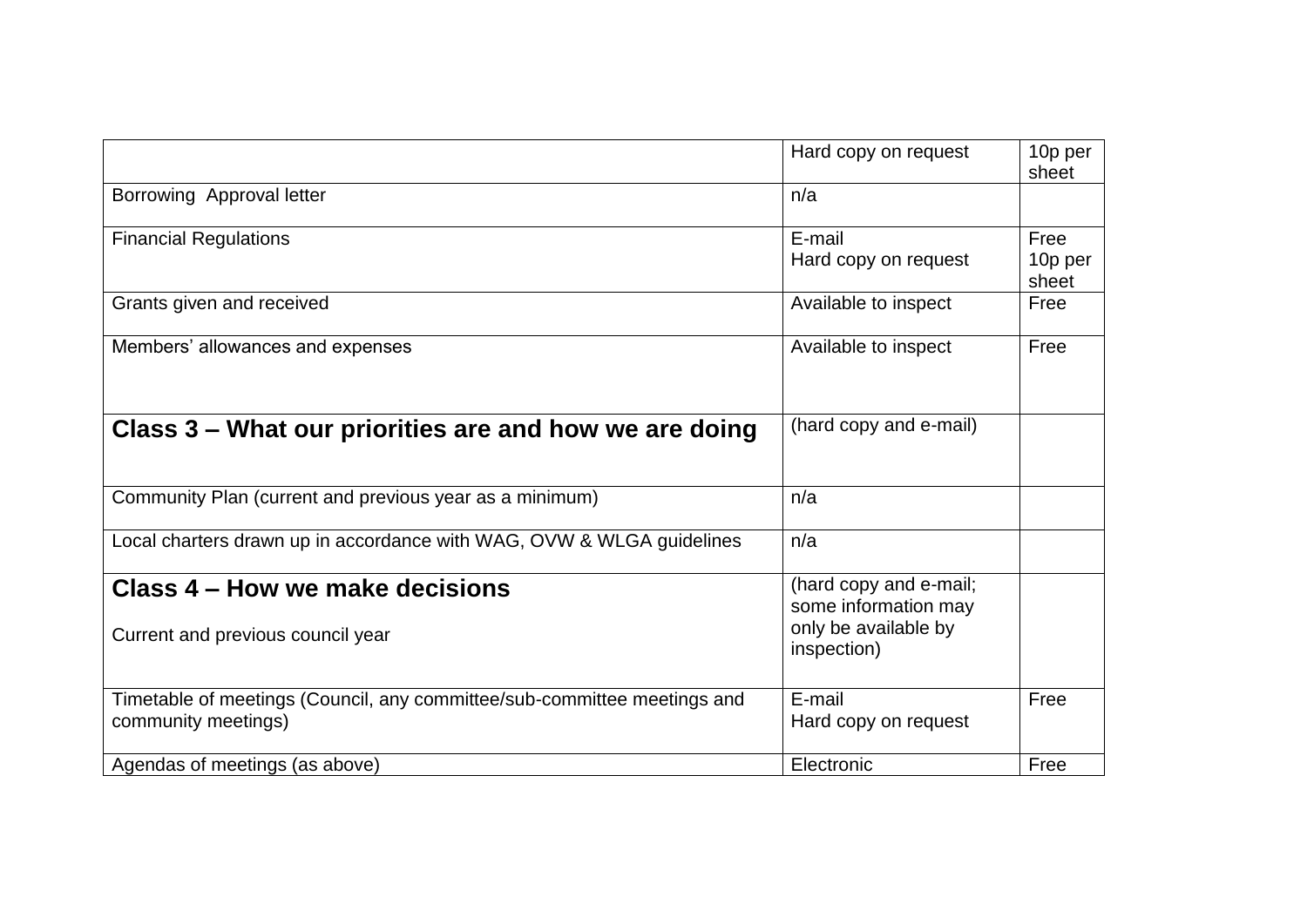|                                                                                        |                        | 10p per |
|----------------------------------------------------------------------------------------|------------------------|---------|
|                                                                                        | Hard copy on request   | sheet   |
| Minutes of meetings (as above) $-$ n.b. this will exclude information that is properly | Electronic             | Free    |
| regarded as private to the meeting.                                                    | Hard copy on request   | 10p per |
|                                                                                        |                        | sheet   |
| Reports presented to council meetings $-$ n.b. this will exclude information that is   | Electronic             | Free    |
| properly regarded as private to the meeting.                                           |                        | 10p per |
|                                                                                        | Hard copy on request   | sheet   |
| Responses to consultation papers                                                       | Electronic             | Free    |
|                                                                                        |                        | 10p per |
|                                                                                        | Hard copy on request   | sheet   |
| Responses to planning applications                                                     | Electronic             | Free    |
|                                                                                        |                        | 10p per |
|                                                                                        | Hard copy on request   | sheet   |
| Class 5 – Our policies and procedures                                                  | (hard copy and e-mail; |         |
|                                                                                        | some information may   |         |
|                                                                                        | only be available by   |         |
|                                                                                        | inspection)            |         |
| Policies and procedures for the conduct of council business:                           | E-mail                 | Free    |
|                                                                                        | Hard copy on request   | 10p per |
| Procedural standing orders                                                             |                        | sheet   |
| Committee and sub-committee terms of reference                                         |                        |         |
| <b>Code of Conduct</b>                                                                 |                        |         |
|                                                                                        |                        |         |
| Welsh Language Policy                                                                  | Available to inspect   | Free    |
|                                                                                        |                        |         |
|                                                                                        |                        |         |
| Health and safety policy                                                               | Available to inspect   | Free    |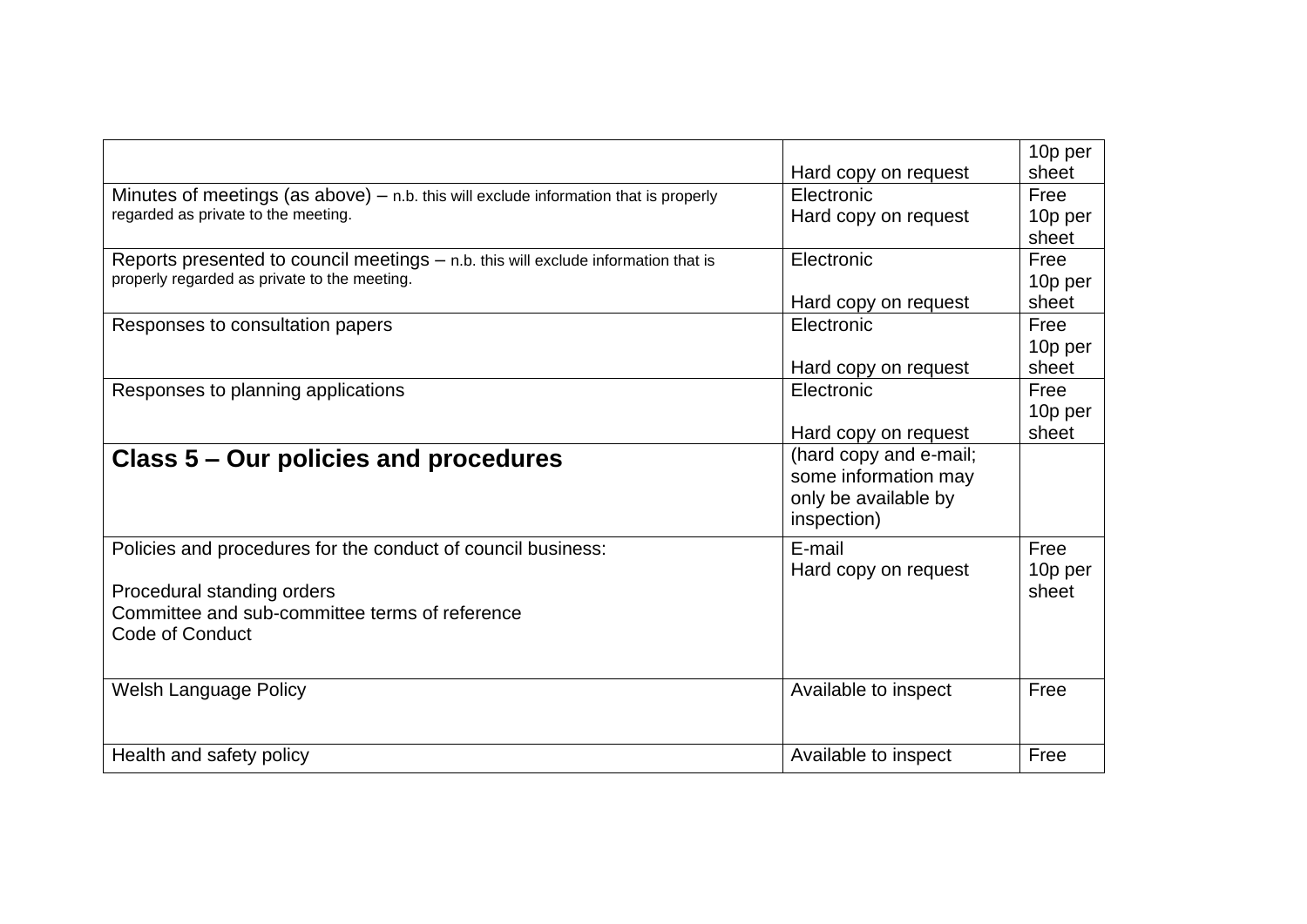|                                                                           | Hard copy on request                                                   | 10p per<br>sheet |
|---------------------------------------------------------------------------|------------------------------------------------------------------------|------------------|
| Unacceptable actions by individuals                                       | Electronic                                                             |                  |
| Grievance policy                                                          | Available to inspect                                                   | Free             |
| Disciplinary policy                                                       | Available to inspect                                                   | Free             |
| Class 6 – Lists and Registers<br>Currently maintained lists and registers | (hard copy and e-mail;<br>some information may<br>only be available by |                  |
|                                                                           | inspection)                                                            |                  |
| <b>Assets Register</b>                                                    | Available to inspect                                                   | Free             |
| Register of members' interests                                            | Available to inspect                                                   | Free             |
| Register of gifts and hospitality                                         | Available to inspect                                                   | Free             |
| Class 7 – The services we offer                                           |                                                                        |                  |
| Penrhyn Hall (Community Hall)                                             |                                                                        |                  |
| <b>Bangor Pier</b>                                                        |                                                                        |                  |
| <b>Bangor Pier Car Park</b>                                               |                                                                        |                  |
| Pier Children's Play Area                                                 |                                                                        |                  |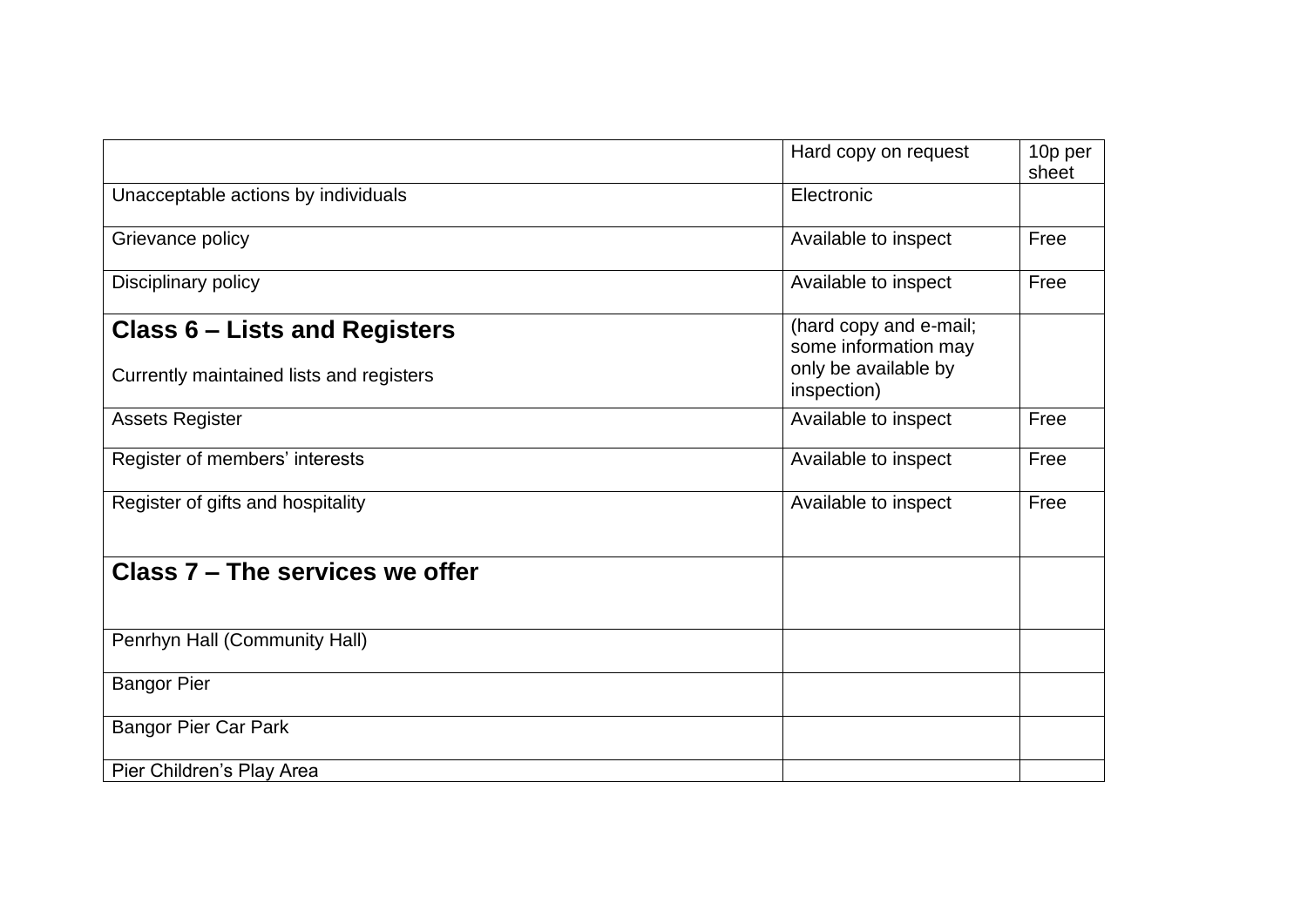| Ashley Jones Fields                            |      |
|------------------------------------------------|------|
| Prices Road Open Area                          |      |
| Menai Woods                                    |      |
| Penrhyn Arms Woods                             |      |
|                                                |      |
| Lookout, Holyhead Road                         |      |
| Seating Area, High Street/Farrar Road Junction |      |
| Seating Area, Garth                            |      |
|                                                |      |
| <b>Bus shelters</b>                            |      |
|                                                |      |
| Cenotaph                                       |      |
|                                                |      |
| Public conveniences - End of Bangor Pier       |      |
|                                                |      |
| <b>Public Footpath Maintenance</b>             |      |
|                                                |      |
| <b>Town Clock</b>                              |      |
|                                                |      |
| <b>Bangor Guide leaflet</b>                    | Free |
|                                                |      |